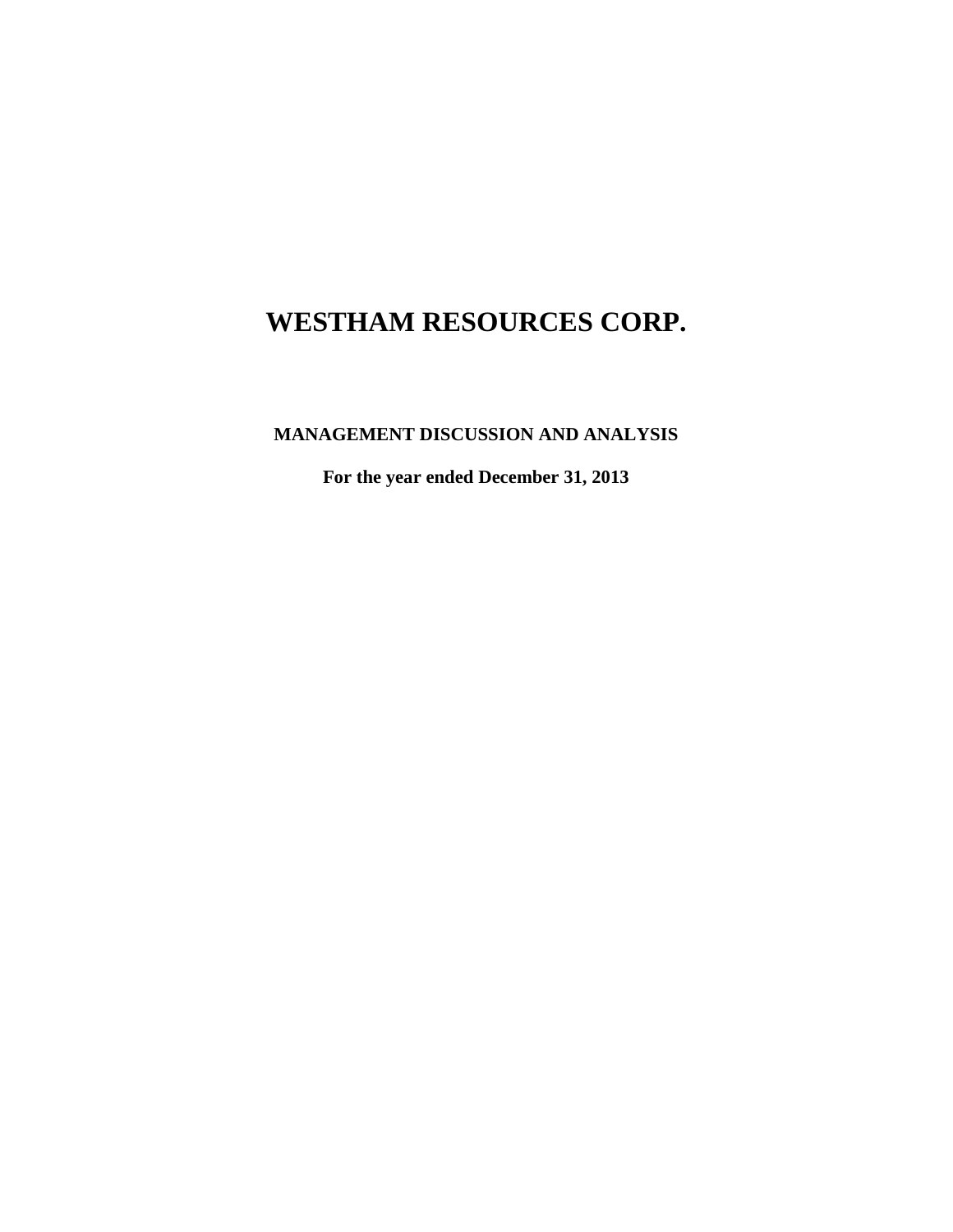Management Discussion & Analysis Year ended December 31, 2013

### **INTRODUCTION**

Prepared on April 29, 2014 for the year ended December 31, 2013 ("fiscal 2013"), this Management Discussion and Analysis ("MD&A") supplements, but does not form part of the audited financial statements of Westham Resources Corp. (the "Company"). This MD&A should be read in conjunction with the accompanying audited financial statements for the years ended December 31, 2013 and 2012 and the related notes which have been prepared in accordance with International Financial Reporting Standards ("IFRS").

Additional information, including audited financial statements and more detail on specific items discussed in this MD&A can be found on the Company's page at [www.sedar.com.](http://www.sedar.com/)

Monetary amounts in the following discussion are in Canadian dollars.

This MD&A contains Forward Looking Information. Please read the Cautionary Statements on page 3 carefully.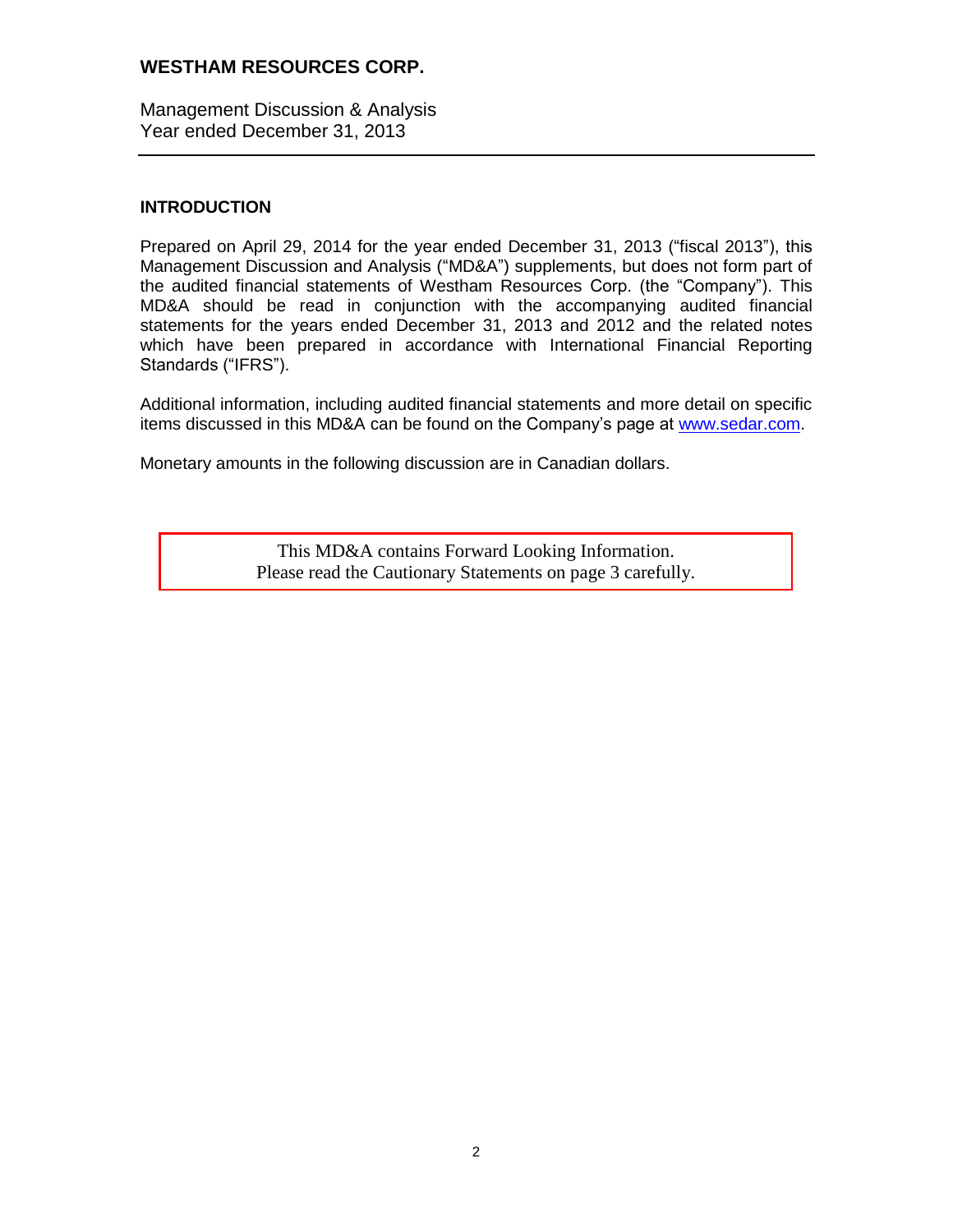Management Discussion & Analysis Year ended December 31, 2013

### **FORWARD-LOOKING INFORMATION**

This MD&A contains certain forward-looking information and forward looking statements as defined in applicable securities laws. All statements other than historical fact are forward looking statements.

The statements reflect the current beliefs of the Company, and are based on currently available information. Accordingly, these statements are subject to known and unknown risks, uncertainties and other factors which could cause the actual results, performance or achievements of the Company to be materially different from any future results, performance or achievements expressed in or implied by the forward-looking statements. This forward-looking information, principally under the heading "Outlook," but also elsewhere in this document, includes estimates, forecasts, plans and statements as to the Company's current expectations concerning, among other things, continuance as a going concern, collection of receivables, requirements for additional capital, the availability of financing, the company's ability to complete a Qualifying Transaction by the stipulated deadline, and the potential held by projects under consideration for the Qualifying Transaction.

Forward-looking statements are based on a number of assumptions, including, but not limited to, assumptions regarding general business and economic conditions, interest rates, the global and local supply and demand for labour and other project inputs, changes in commodity prices in general, changes to legislation, conditions in financial markets (in particular, the continuing availability of financing), our ability to attract and retain skilled staff, our ability to complete a Qualifying Transaction within the time constraints imposed, and our ongoing relations with governments, our employees and business partners. The foregoing list of assumptions is not exhaustive. Events or circumstances could cause actual results to vary materially from expectations.

Factors that may cause actual results to vary include, but are not limited to: actual experience in collecting receivables, changes in interest and currency exchange rates, acts of foreign governments, delays in the receipt of government approvals or permits to begin work, inaccurate geological and engineering assumptions regarding projects under consideration, unanticipated future operational difficulties (including cost escalation, unavailability of materials and equipment, industrial disturbances or other job action, and unanticipated events related to health, safety and environmental matters), political risk (including the risk that the rights to mine a property which may be obtained as part of the Qualifying Transaction may be rescinded by the government or otherwise lost), actual exploration results (after completing the Qualifying Transaction), social unrest, failure of counterparties to perform their contractual obligations, changes in general economic conditions or conditions in the financial markets and other risk factors as detailed from time to time in the Company's reports and public filings with the Canadian securities administrators, filed on SEDAR. The Company does not assume the obligation to revise or update forward-looking information after the date of this document nor to make revisions to reflect the occurrence of future unanticipated events, except as may be required under applicable securities laws.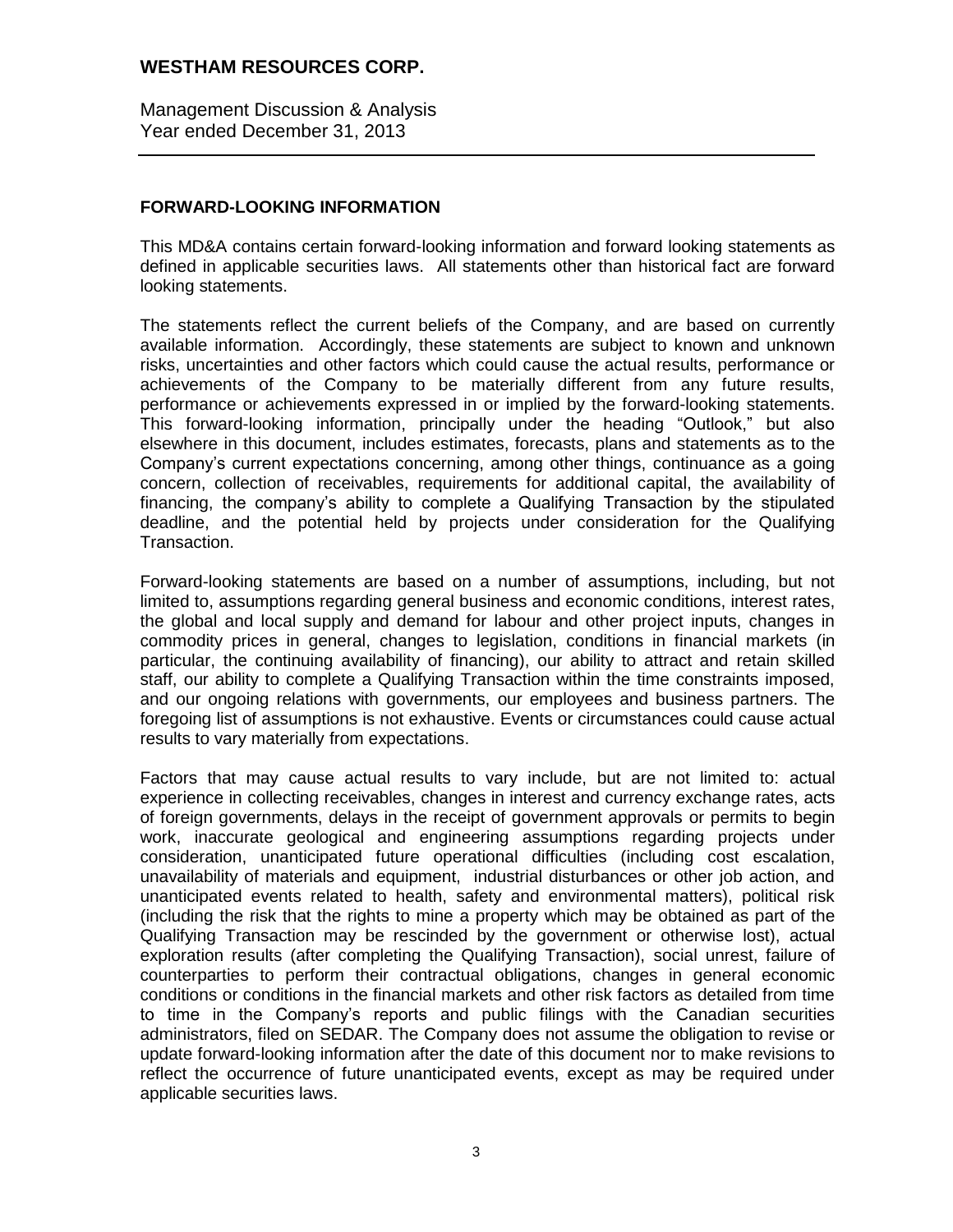Management Discussion & Analysis Year ended December 31, 2013

# **BUSINESS OF THE COMPANY**

The principal business of the Company is the identification and evaluation of assets or businesses with a view to completing a Qualifying Transaction as defined by TSX Venture Exchange (the "Exchange") Policy 2.4.

The Company is a reporting issuer in British Columbia, Alberta, and Ontario, and is listed on the Exchange as a "Capital Pool Company". The Company trades under the symbol WHR.P.

# **OUTLOOK**

The Company completed fiscal 2013 with no debt and with working capital<sup>1</sup> of \$236,770. The Company is currently identifying and evaluating projects that would qualify to complete a Qualifying Transaction. The Company is also being minimizing its expenditures in order to conserve available cash for the qualifying transaction.

The Company currently has sufficient working capital to meet its contractual obligations to December 31, 2014 and beyond. However, in order to complete a Qualifying Transaction within the limited timeframe permitted, the Company will require substantial additional capital. As a result, the Company's ability to continue as a going concern is dependent upon a number of factors – principally on the Company's ability to create positive cash flow in the medium term by selecting and completing a Qualifying Transaction within the time permitted and by securing the necessary financing to both complete the transaction and to undertake additional investment in that project.

# **HIGHLIGHTS FOR THE YEAR ENDED DECEMBER 31, 2013**

### **Operational Highlights**

 $\overline{a}$ 

The Company has successfully minimized expenditures in 2013, restricting costs solely to those required in order to maintain the listing of a publicly traded company. The Company did not raise any additional capital in 2013.

The Company has continued to evaluate projects with a view to selecting a Qualifying Transaction (as defined in Exchange Policy 2.4 "Capital Pool Companies").

<sup>&</sup>lt;sup>1</sup> Working capital, a non-GAAP-measure is defined as current assets net of current liabilities.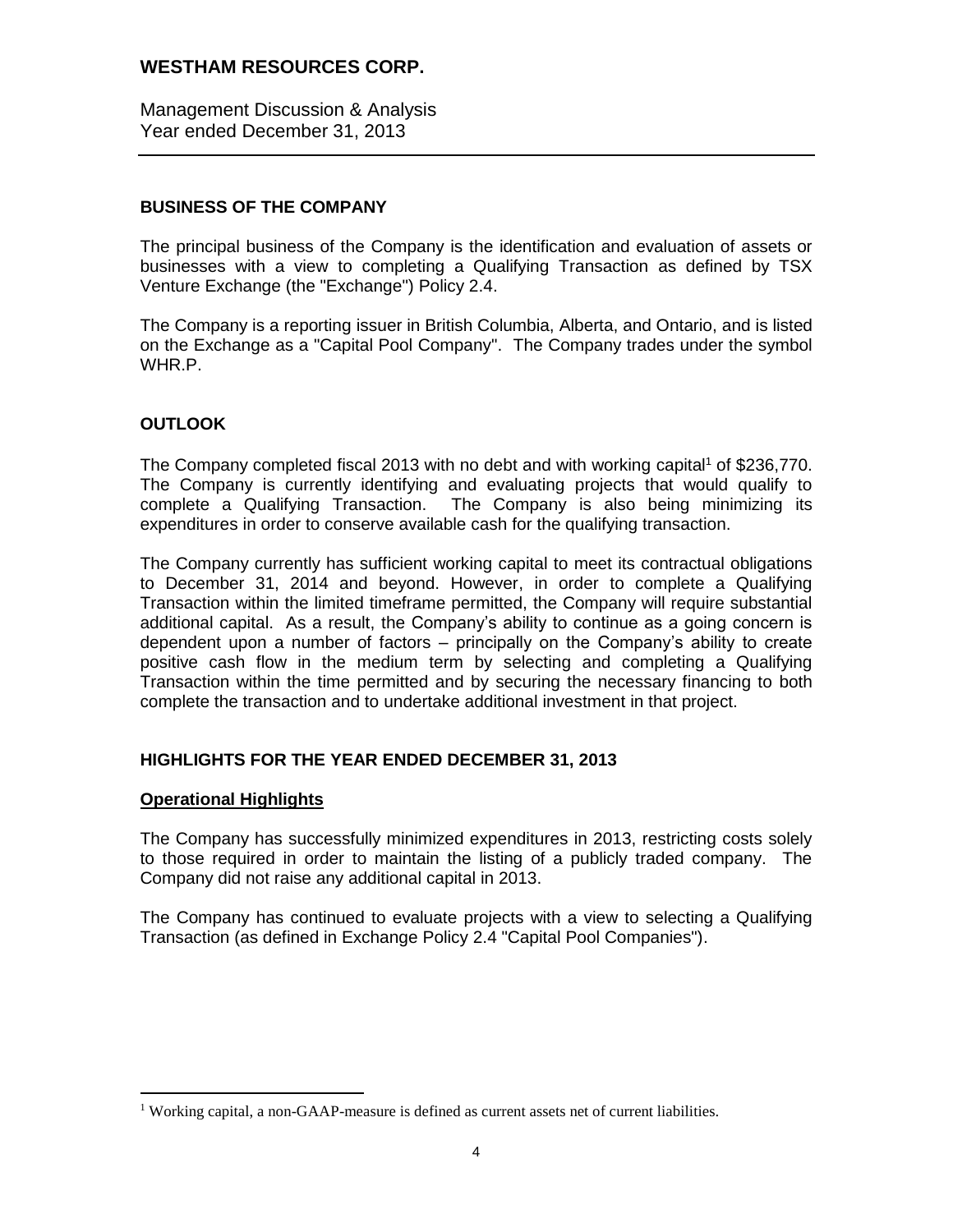Management Discussion & Analysis Year ended December 31, 2013

### **DISCUSSION OF OPERATIONS AND FINANCIAL CONDITION**

#### *Selected Annual Information*

The following summary of the Company's selected annual information has been prepared in accordance with IFRS.

|                                   | <b>December</b><br>31, 2013 | <b>December</b><br>31, 2012 | <b>Period from</b><br>inception on<br>December 7, 2011 to<br><b>December 31, 2011</b> |
|-----------------------------------|-----------------------------|-----------------------------|---------------------------------------------------------------------------------------|
| Loss from Operations and Net Loss | 27,281                      | 22,324                      | 10,000                                                                                |
| Basic and Diluted Loss per Share  | (0.01)                      | (0.04)                      |                                                                                       |
|                                   |                             |                             | (0.01)                                                                                |
| <b>Total Assets</b>               | 248,292                     | 270,051                     | 95,000                                                                                |

The net loss consists entirely of expenses, with no offsetting revenue. The Company has endeavoured to keep expenses to a minimum. A discussion of the factors impacting the variation in expenses (and hence in the loss) is included in the following section – *Results of Operations: Year ended December 31, 2013*.

#### *Results of Operations*

At present, the Company does not carry on any business other than the identification and evaluation of assets or businesses with a view to completing a Qualifying Transaction. As such, the Company has no source of revenue.

#### *Year ended December 31, 2013*

The loss for the year ended December 31, 2013 increased to \$27,281 from \$22,324 for the year ended December 31, 2012. The increased in the loss for the year was due to higher audit and accounting fees as well as increased filing fees, the latter due to being publicly listed for a full year in 2013. The Company was listed on the TSX-Venture exchange on September 24, 2012.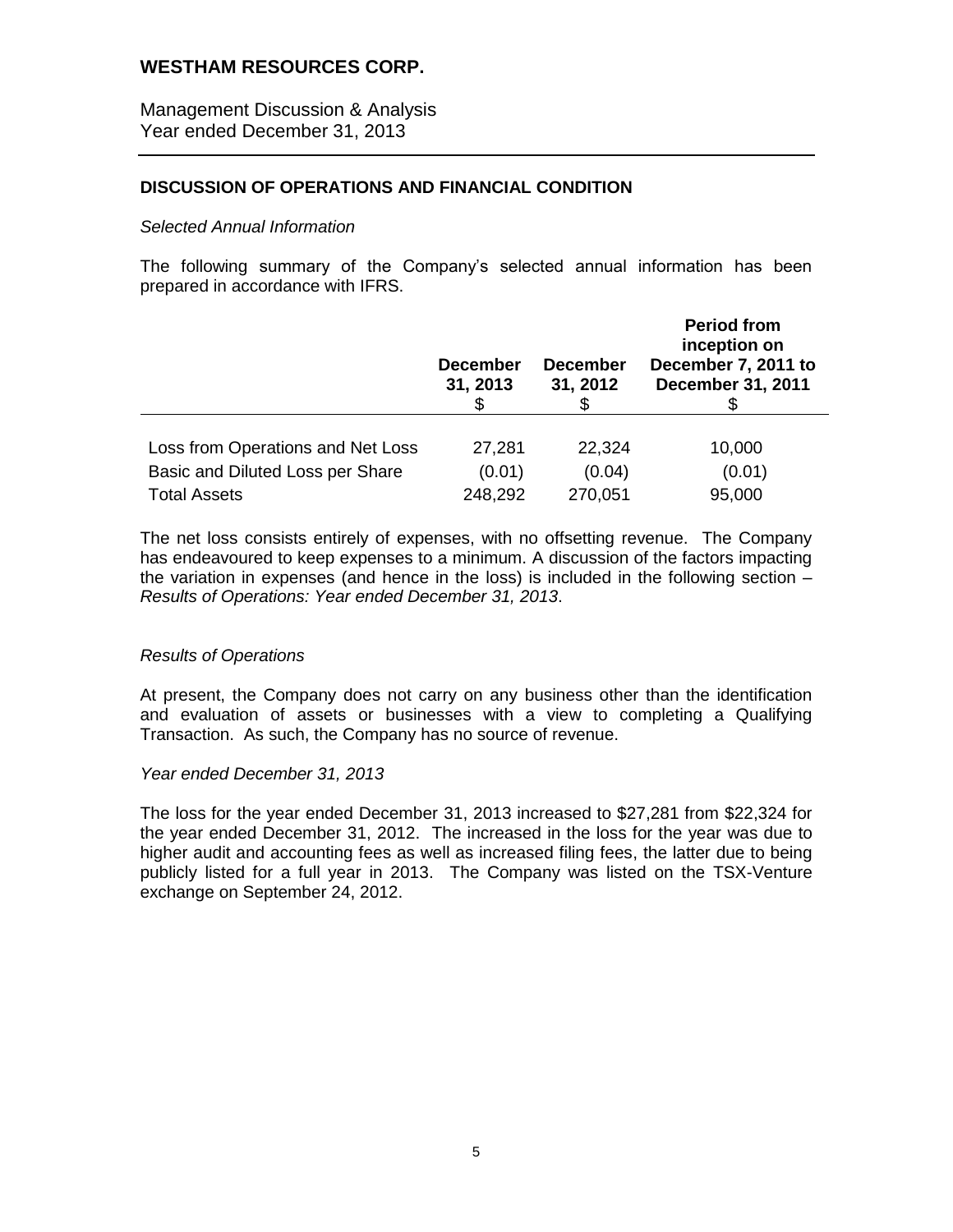Management Discussion & Analysis Year ended December 31, 2013

## *Summary of Quarterly Results*

|                    |          | Loss from Operations | <b>Basic and Diluted</b><br>Loss per Share from |
|--------------------|----------|----------------------|-------------------------------------------------|
|                    |          | and Net Loss         | Operations and                                  |
| Period             | Revenues |                      | Net Loss per Share                              |
| December 31, 2013  | Nil      | \$ (7,308)           | \$ (0.01)                                       |
| September 30, 2013 | Nil      | (7, 576)             | (0.00)                                          |
| June 30, 2013      | Nil      | (7, 104)             | (0.00)                                          |
| March 31, 2013     | Nil      | (5,293)              | (0.00)                                          |
| December 31, 2012  | Nil      | (11,050)             | (0.02)                                          |
| September 30, 2012 | Nil      | (2,513)              | (0.00)                                          |
| June 30, 2012      | Nil      | (8,761)              | (0.02)                                          |
| March 31, 2012     | Nil      | \$ Nil               | \$ (0.00)                                       |

The variation in the Company's quarterly net loss over the past four quarters and stub period is largely due to the variation in administrative activity and filing fees in relation to the Company's founding and IPO.

### *Three months ended December 31, 2013*

The quarter ended December 31, 2013 ("Q4-13") reflects the impact of the company's cost containment measures, with quarterly expenditures decreasing from \$11,050 in Q4-12 to \$7,308 in Q4-13.

An increase in Q4-13 filing fees was offset by office rent costs being reduced to zero in Q4-13. In addition, audit and accounting fees decreased by \$2,838 vs. the previous quarter.

There have been no capital expenditures to date.

### *Liquidity, Capital Resources and Cash Flow Analysis*

The Company's primary source of funding has been from the issuance of common shares. Management is concerned about the Company's ability to raise additional funding amid ongoing uncertainty in financial markets, and the prevailing investment climate of risk aversion, particularly in the resource sector.

The Company currently has sufficient working capital to meet its contractual obligations to December 31, 2014 and beyond. However, in order to complete a Qualifying Transaction within the limited timeframe permitted, the Company will require substantial additional capital. As a result, the Company's ability to continue as a going concern is dependent upon a number of factors – principally on the Company's ability to create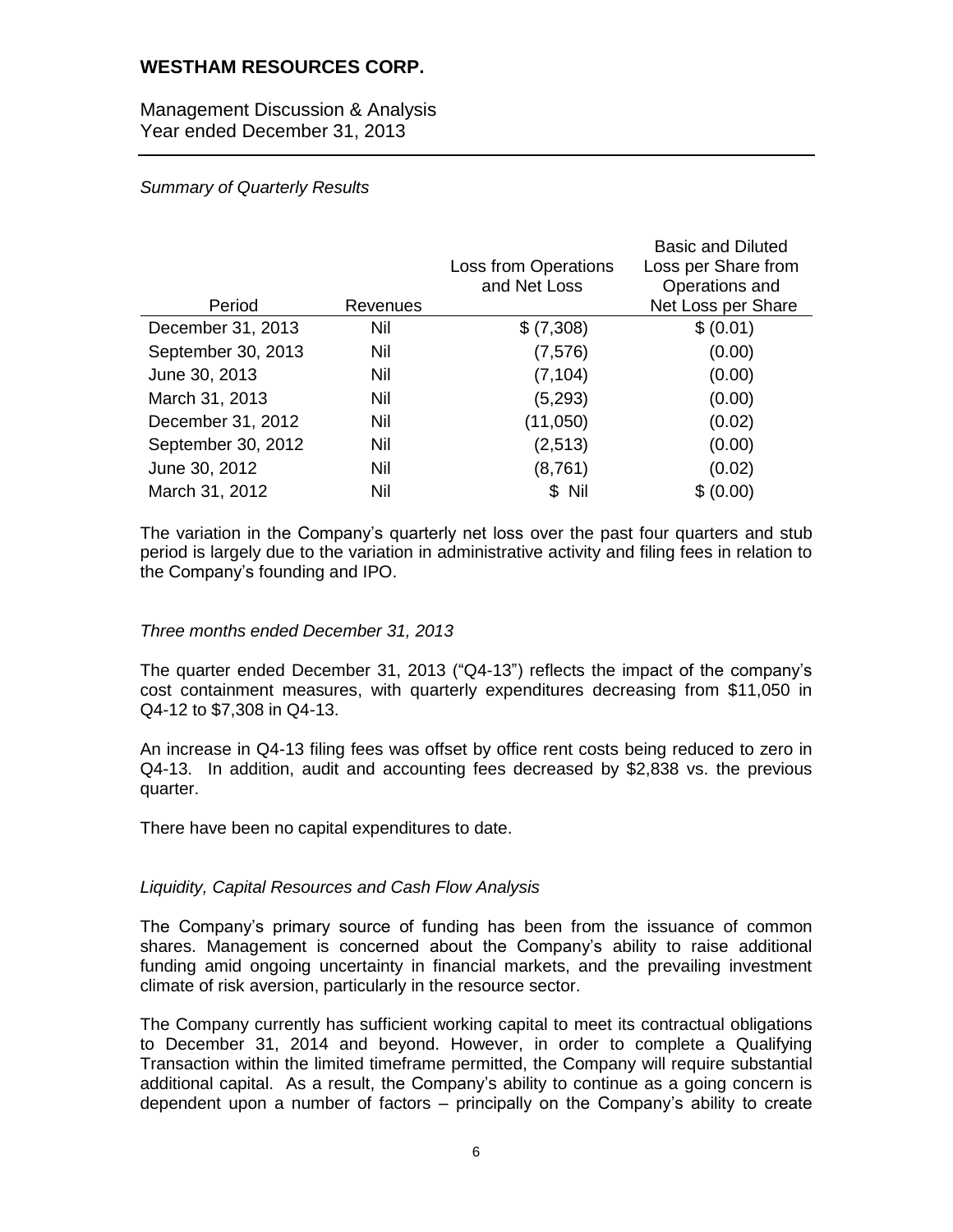Management Discussion & Analysis Year ended December 31, 2013

positive cash flow in the medium term by selecting and completing a Qualifying Transaction within the time permitted and by securing the necessary financing to both complete the transaction and to undertake additional investment in that project.

#### *Financial Instruments*

The Company's financial instruments consist of cash, receivables, and accounts payable and accrued liabilities. It is management's opinion that the Company is not exposed to significant interest, currency or credit risk arising from the financial instruments. Credit risk is managed for cash by having a major Canadian bank hold the funds in a chequing account. Credit risk is managed for significant receivables by seeking prompt payment, monitoring the age of receivables, and making follow up inquiries when receivables are not paid in a timely manner. Currency risk is negligible as all funds and payables are denominated in Canadian dollars. The Company does not engage in any hedging activities. Further discussion of these risks is available in the audited financial statements for the year ended December 31, 2013.

### **ADDITIONAL DISCLOSURE FOR VENTURE ISSUERS WITHOUT SIGNIFICANT REVENUE**

Significant components of general and administrative expenses are shown separately on the *Statements of Loss and Comprehensive Loss,* also part of the audited financial statements for the year ended December 31, 2013.

# **RISK FACTORS**

### *Capital Pool Company / Qualifying Transaction*

The Company was only recently incorporated, has not commenced commercial operations and has no assets other than cash and a small receivable relating to refundable sales taxes. It has no history of earnings, and shall not generate earnings nor pay dividends until at least after completion of the Company's Qualifying Transaction;

There can be no assurance that an active and liquid market for the Company's common shares will develop and an investor may find it difficult to resell the Company's common shares;

Until completion of a Qualifying Transaction, the Company is not permitted to carry on any business other than the identification and evaluation of potential Qualifying Transactions;

The Company has only limited funds with which to identify and evaluate potential Qualifying Transactions and there can be no assurance that the Company will be able to identify a suitable Qualifying Transaction;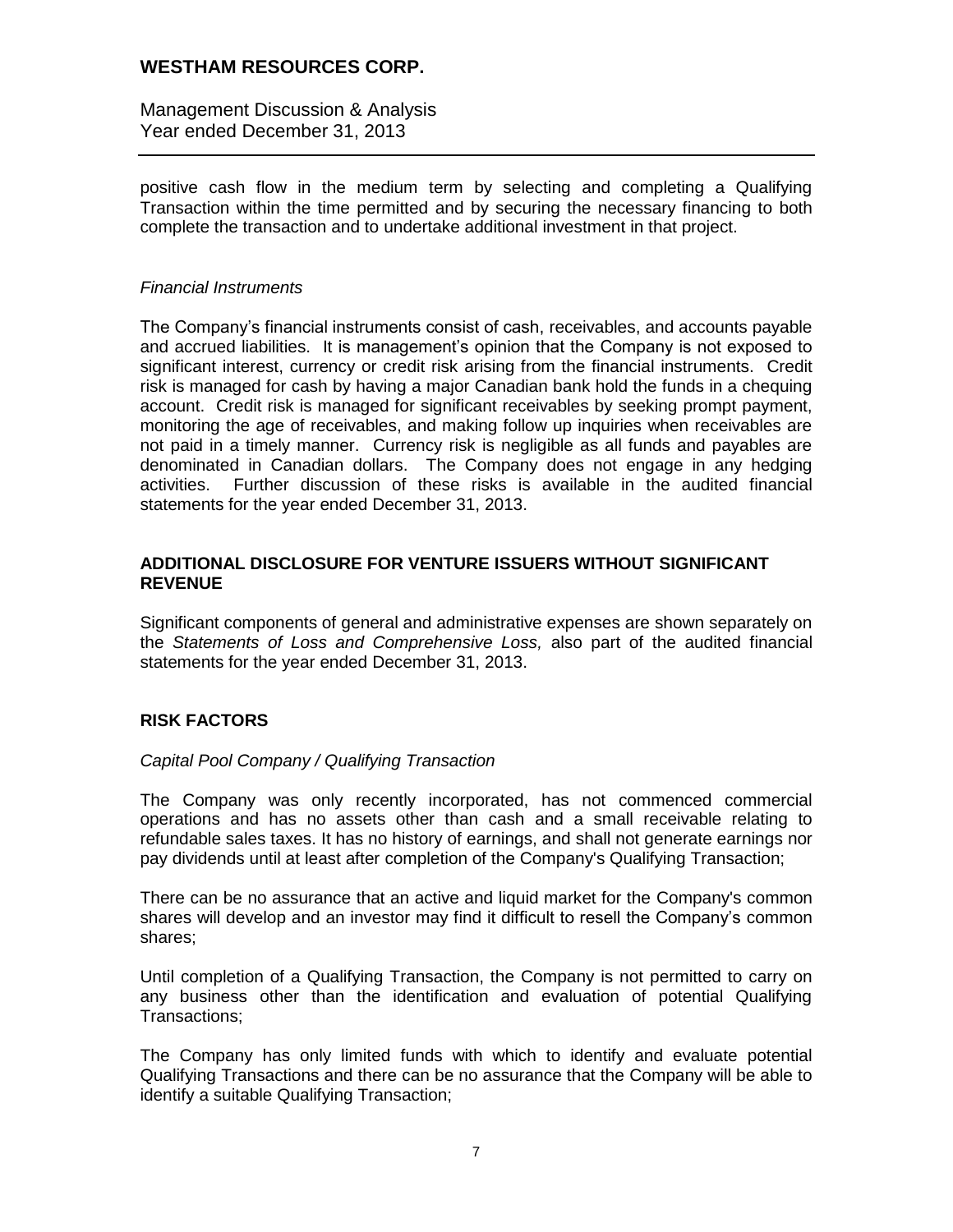Management Discussion & Analysis Year ended December 31, 2013

Even if a proposed Qualifying Transaction is identified, there can be no assurance that the Company will be able to successfully complete the transaction;

Completion of a Qualifying Transaction is subject to a number of conditions including acceptance by the Exchange;

Upon public announcement of a proposed Qualifying Transaction, trading in the common shares of the Company will be halted and will remain halted for an indefinite period of time, typically until certain preliminary reviews have been conducted. The Common Shares of the Company will be reinstated to trading before the Exchange has reviewed the transaction. Reinstatement to trading provides no assurance with respect to the merits of the proposed Qualifying Transaction or the likelihood of the Company completing the proposed Qualifying Transaction;

Trading in the common shares of the Company may be halted at other times for other reasons, including for failure by the Company to submit documents to the Exchange in the time periods required;

The Exchange will generally suspend trading in the Company's Common Shares or delist the Company in the event that the Company fails to complete a Qualifying Transaction within 24 months from the date of listing as a Capital Pool Company on the Exchange;

Neither the Exchange nor any securities regulatory authority passes upon the merits of a proposed Qualifying Transaction;

In the event that management of the Company resides outside of Canada or the Company identifies a foreign business as a proposed Qualifying Transaction, investors may find it difficult or impossible to effect service of notice to commence legal proceedings upon any management resident outside of Canada or upon the foreign business and may find it difficult or impossible to enforce against such persons, judgments obtained in Canadian courts;

The Qualifying Transaction may be financed in whole or in part by the issuance of additional securities by the Company and this may result in further dilution to the investor, which dilution may be significant and which may also result in a change of control of the Company.

#### *Macroeconomic Risk*

The Company is currently seeking a Qualifying Transaction in the mining / resource sector, and has not yet identified a specific region area in which it may seek a target property. Irrespective of the location of the asset involved in the Qualifying Transaction, recent impairments and write-downs of major mining projects has led to a significant reduction in "risk appetite" with respect to funding investment into mineral exploration companies in every jurisdiction. If this situation continues, the ability for exploration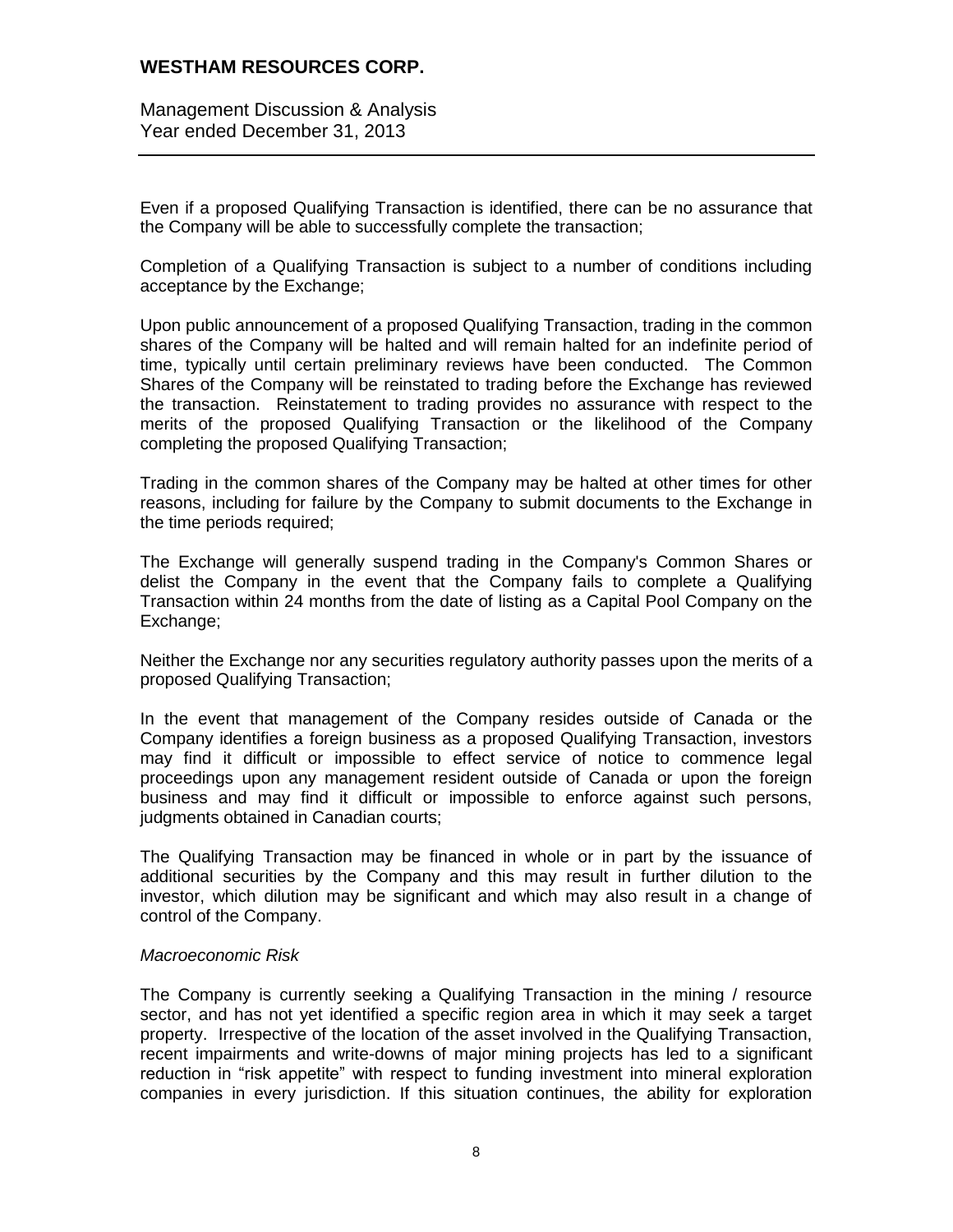Management Discussion & Analysis Year ended December 31, 2013

companies to access capital through traditional means might be significantly diminished. The long term result of lower risk appetite is that projects take longer to develop, or may not be developed at all.

#### *Political Policy Risk*

Given the current high level of commodity prices, numerous governments around the world have enacted laws to secure additional benefits from this scenario, an approach recognized as "*Resource Nationalism*." Mechanisms used by governments include increases to royalty rates, corporate tax rates, implementation of "windfall" or "super taxes," and carried or free-carried interests to the benefit of the state. Extreme cases in Venezuela and Argentina have resulted in the nationalization of active mining interests. Such changes are viewed negatively in the investment community and can lead to share price erosion, and difficulty in accessing capital to advance projects.

#### *Exploration Risk*

Mineral exploration and development involve a high degree of risk and few projects are ultimately developed into producing mines. There is no assurance that the Company's selected Qualifying Transaction will demonstrate exploration results sufficient to result in the definition of a body of commercial ore. Whether an ore body will be commercially viable depends on a number of factors including the particular attributes of the deposit such as size, grade and proximity to infrastructure, as well as mineral prices and government regulations, including environmental regulations.

#### *Financial Capability and Additional Financing*

The Company has limited financial resources, has no source of operating income and has no assurance that additional funding will be available to it. Although the Company has been successful in the recent past in financing its initial activities through the issuance of equity securities, there can be no assurance that it will be able to obtain sufficient financing in the future to execute its business plan, particularly with ongoing uncertainty in the global financial markets, and the prevailing investment climate of risk aversion particularly in the resource sector. A discussion of risk factors particular to financial instruments is presented in the audited financial statements for the year ended December 31, 2013.

#### *Commodity Prices*

The mineral industry varies with the price of metals. The prices of gold and other commodities have fluctuated widely in recent years and are affected by factors beyond the control of the Company including, but not limited to, international economic and political trends, currency exchange fluctuations, economic inflation and expectations for the level of economic inflation in the consuming economies, interest rates, global and local economic health and trends, speculative activities and changes in the supply of gold due to significant (often sovereign or national) purchases and divestitures, new mine developments, mine closures as well as advances in various production and use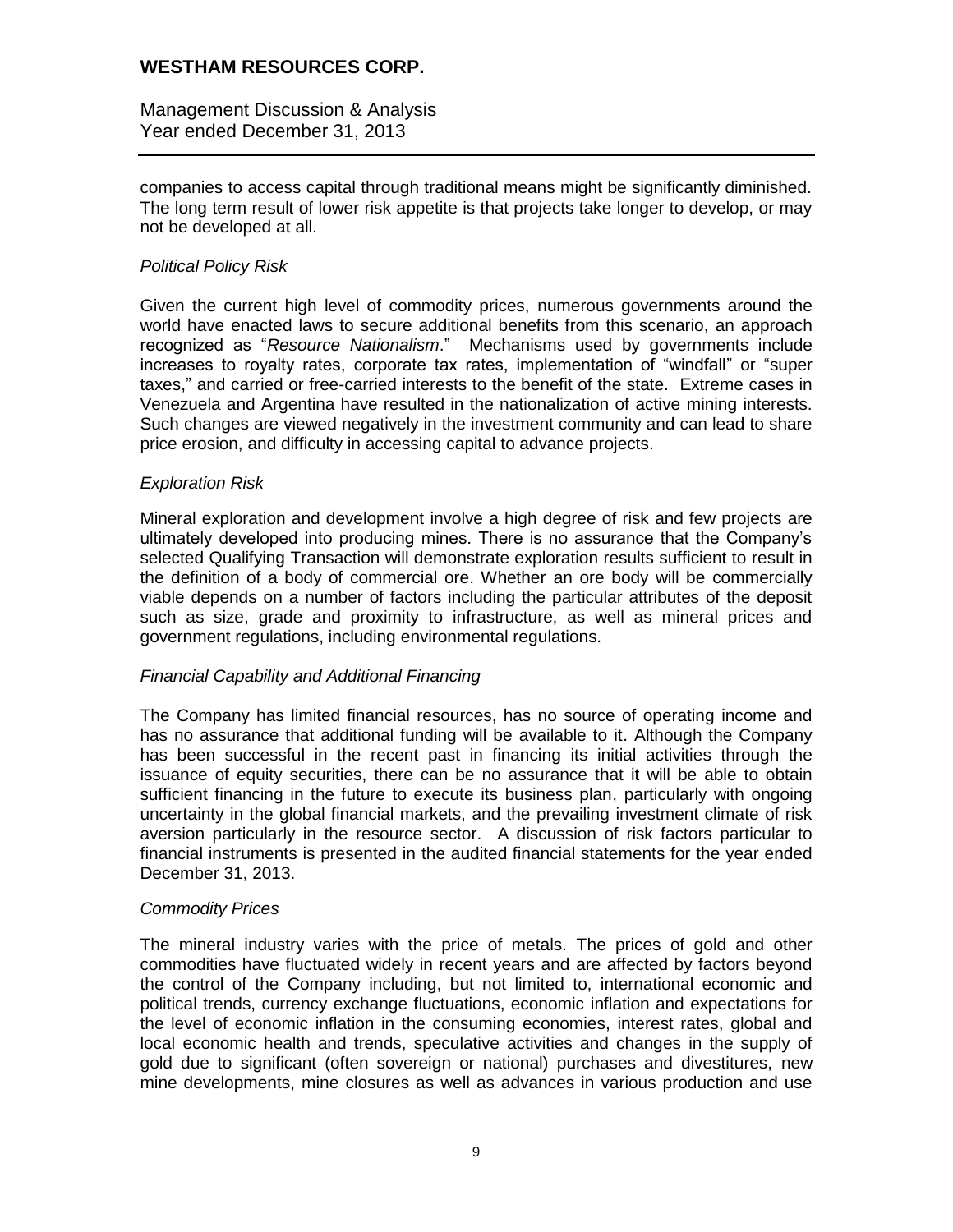Management Discussion & Analysis Year ended December 31, 2013

technologies of gold. All of these factors will impact the viability of the Company's exploration projects in ways that are impossible to predict with certainty.

### *Environment*

Both the exploration and any production phases of the Company's future operations will be subject to environmental protection regulations in the jurisdictions in which it operates. Globally, environmental legislation is evolving towards stricter standards and enforcement, more stringent environmental impact assessments of new mining projects and increasing liability exposure for companies and their directors and officers. There is no assurance that future environmental regulations will not adversely affect the Company or its future operations.

#### *Financial Instrument Risk*

As a result of its use of financial instruments, the Company is subject to credit risk, interest rate risk, currency risk, liquidity risk and other price risk. These risks are considered to be small. These risks are discussed comprehensively in the audited financial statements for the year ended December 31, 2013.

## **RECENT ACCOUNTING PRONOUNCEMENTS**

### **Adoption of New Standards and Interpretations**

The following new standards and interpretations were adopted for the Company's year ended December 31, 2013.

*IFRS 7, Financial Instruments: Disclosures – Offsetting Financial Assets and Financial Liabilities;* amendments will require an entity to disclose information about rights of set-off and related arrangements.

*IFRS 10, Consolidated Financial Statements*, establishes principles for the presentation and preparation of consolidated financial statements when an entity controls one or more other entities. *IFRS 10* supersedes *IAS 27 "Consolidated and Separate Financial Statements"* and *SIC-12 "Consolidation – Special Purpose Entities."*

*IFRS 11, Joint Arrangements,* introduces new accounting requirements for joint arrangements, replacing *IAS 31 Interests in Joint Ventures*. The option to apply the proportional consolidation method when accounting for jointly controlled entities is removed. Additionally, *IFRS 11* eliminates jointly controlled assets to now only differentiate between joint operations and joint ventures. A joint operation is a joint arrangement whereby the parties that have joint control have rights to the assets and obligations for the liabilities. A joint venture is a joint arrangement whereby the parties that have joint control have rights to the net assets.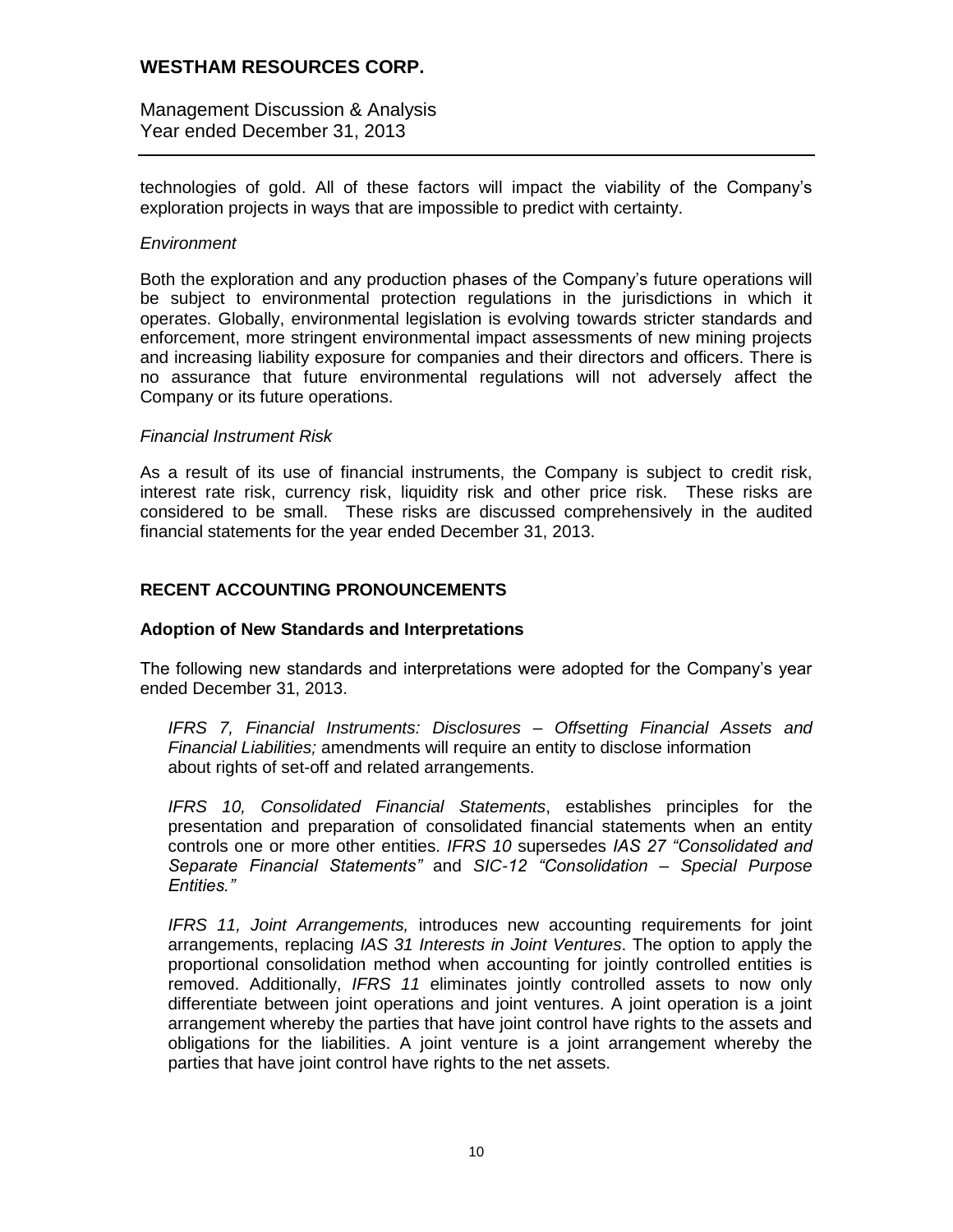Management Discussion & Analysis Year ended December 31, 2013

*IFRS 12, Disclosure of Interests in Other Entities,* establishes disclosure requirements for interests in other entities, such as subsidiaries, joint arrangements, associates, and unconsolidated structured entities. The standard carries forward existing disclosures and also introduces significant additional disclosure that address the nature of, and risks associated with, an entity's interests in other entities.

*IFRS 13, Fair Value Measurement*, describes and clarifies how to measure fair value.

*IAS 1, Presentation of Financial Statements* changes the way that items will be grouped as part of Other Comprehensive Income, and includes a requirement to separate items presented in OCI into two groups based on whether or not they may be recycled to profit or loss in the future.

*IAS 27, Separate Financial Statements* has been modified to remove the portions addressing consolidated financial statements and interests in other entities that will be addressed in IFRS 10, and in IFRS 12.

*IAS 28, Investments in Associates and Joint Ventures* has been amended to allow the application of the equity method to investments in joint ventures.

### **Upcoming Changes in Accounting Standards**

The following changes to standards are effective as follows:

#### For the Company's year ended December 31, 2014:

*IAS 32, Financial Instruments: Presentation* provides further clarity around details relating to the right of set-off and the application of offsetting criteria under certain circumstances.

#### For the Company's year ended December 31, 2015:

*IFRS 7, Financial Instruments: Disclosures* was amended to require additional disclosures on transition from IAS 39 and IFRS 9.

#### For the Company's year ended December 31, 2018:

*IFRS 9, Financial Instruments* introduces the new requirements for the classification, measurement and de-recognition of financial assets and financial liabilities. Specifically, *IFRS 9* requires all recognized financial assets that are within the scope of *IAS 39 Financial Instruments: Recognition and Measurement* to be subsequently measured at amortized cost or fair value.

The Company is in the process of assessing the impact of the above new accounting pronouncements.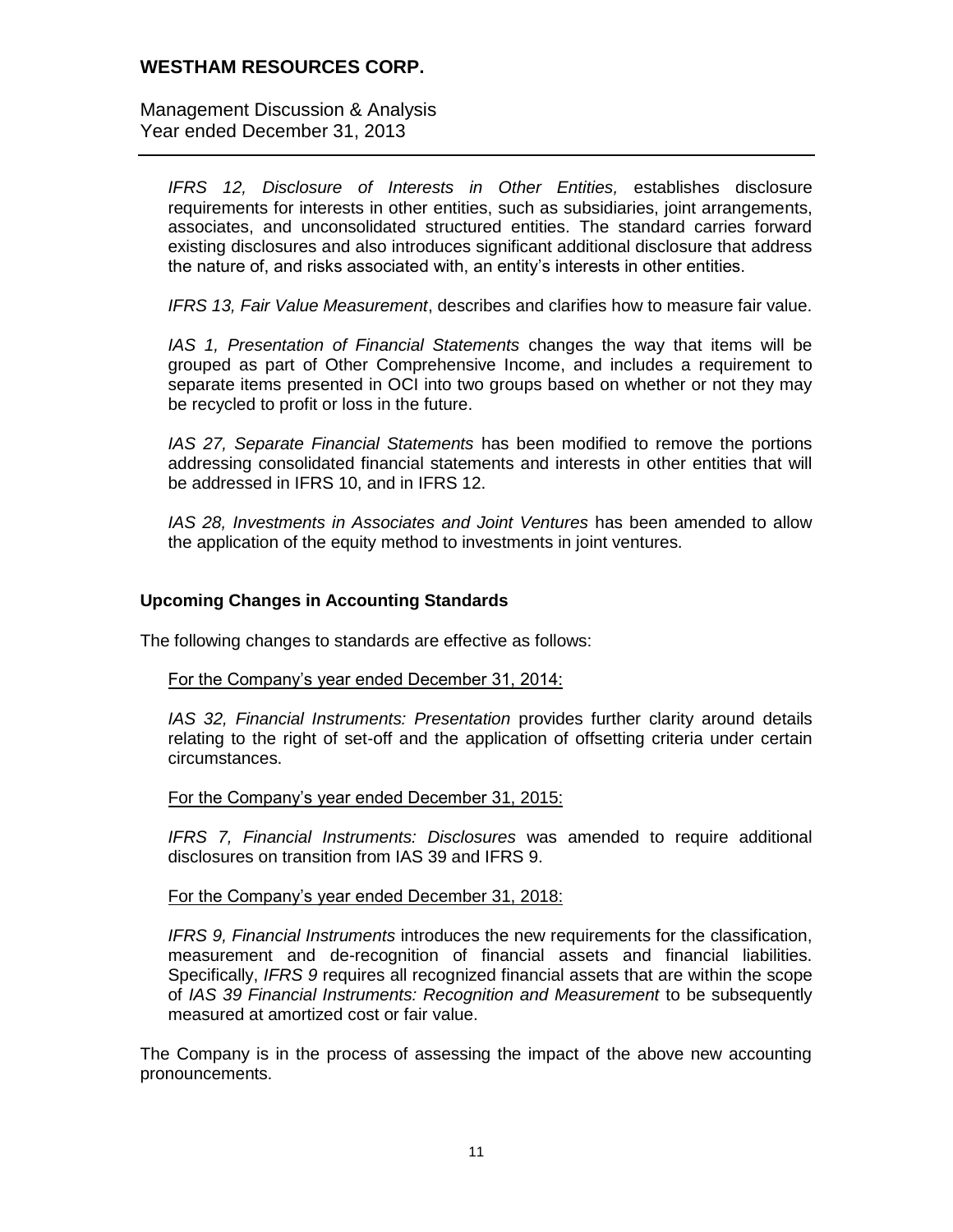Management Discussion & Analysis Year ended December 31, 2013

### **OFF-BALANCE SHEET ARRANGEMENTS**

The Company is not a party to any off-balance sheet arrangements that have, or are reasonably likely to have, a current or future material effect on the Company's financial condition, changes in financial condition, revenues, expenses, results of operations, liquidity, capital expenditures or capital resources.

#### **TRANSACTIONS WITH RELATED PARTIES**

a) Legal services:

In the year ended December 31, 2013, services valued at \$nil (year ended December 31, 2012 - \$11,710) were received from Anfield, Sujir, Kennedy, & Durno LLP, a law firm for which one of the directors of the Company is a partner. A portion of these services related to the IPO transaction and so were recorded as share issuance costs.

b) Rent:

During the year, the Company paid \$nil (year ended December 31, 2012 - \$5,000) in rent to a company of which a director of the Company is the sole shareholder.

c) Key management personnel:

Key management personnel are those persons that have the authority and responsibility for planning, directing and controlling the activities of the Company, directly or indirectly. Key management includes executive and non-executive members of the Company's Board of Directors and corporate officers. Other than disclosed above, there were no other transactions with key management personnel during the year ended December 31, 2013, nor during the year ended December 31, 2012.

## **OUTSTANDING SHARE DATA**

The following section updates the Outstanding Share Data provided in the audited financial statements for the year ended December 31, 2013.

| Common Shares:<br>Shares outstanding<br>at December 31, 2013 and April 29, 2014         | 5,200,000 |
|-----------------------------------------------------------------------------------------|-----------|
| <b>Stock Options:</b><br>Options outstanding<br>at December 31, 2013 and April 29, 2014 | Nil       |
| Warrants:<br>Warrants outstanding<br>at December 31, 2013 and April 29, 2014            | 140.000   |